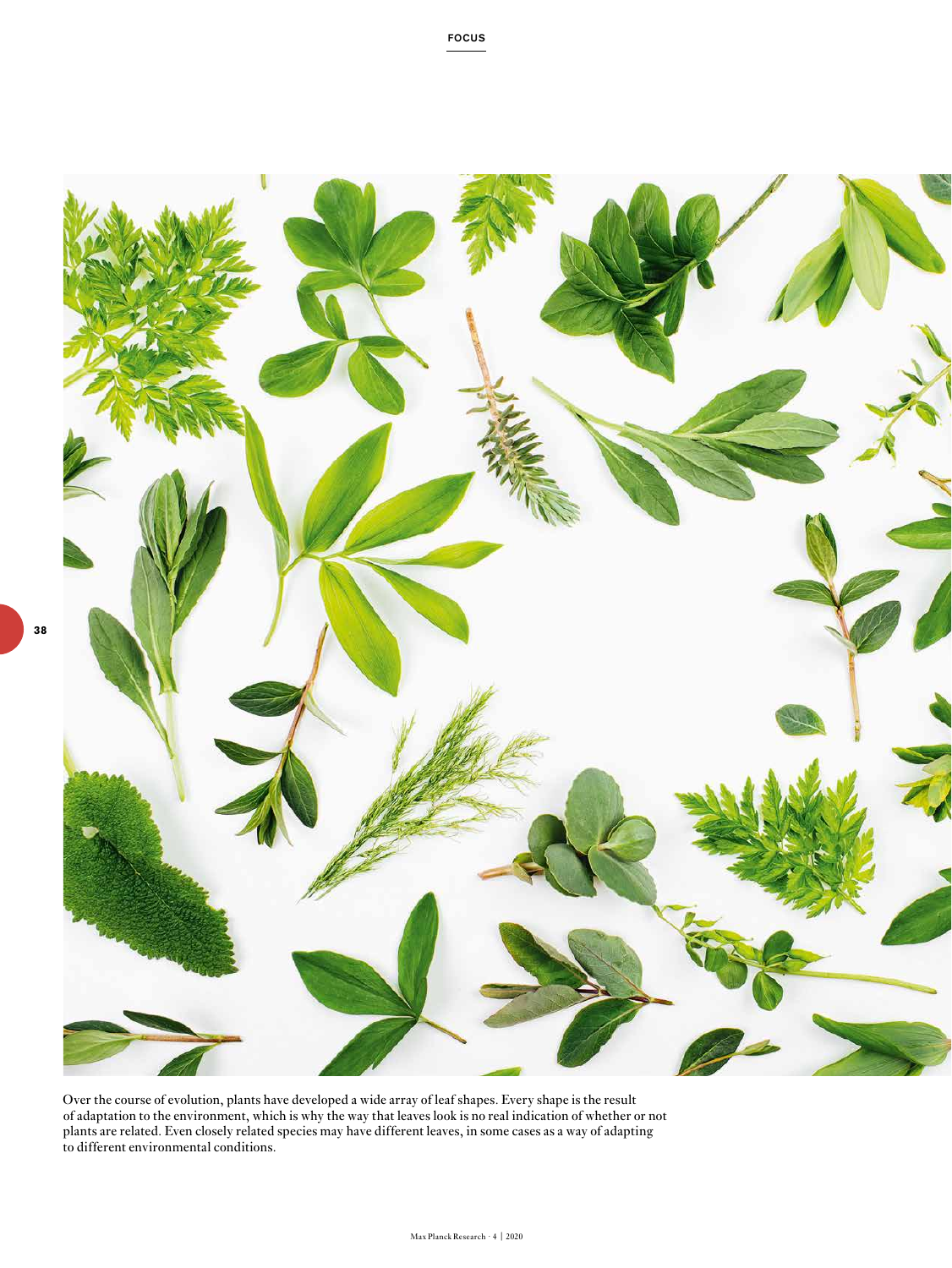

## DIVERSITY IN THE LEAFY FOREST

*TEXT: TIM SCHRÖDER* 

Lanceolate, ovate, elliptical, entire, serrated, and uni- or multi-pinnate – there are numerous names to describe the variety of leaf morphology. But how does this diversity come about? Miltos Tsiantis from the Max Planck Institute for Plant Breeding Research in Cologne and his team are looking for genes that control leaf growth. They have already found one central regulatory element.

**39**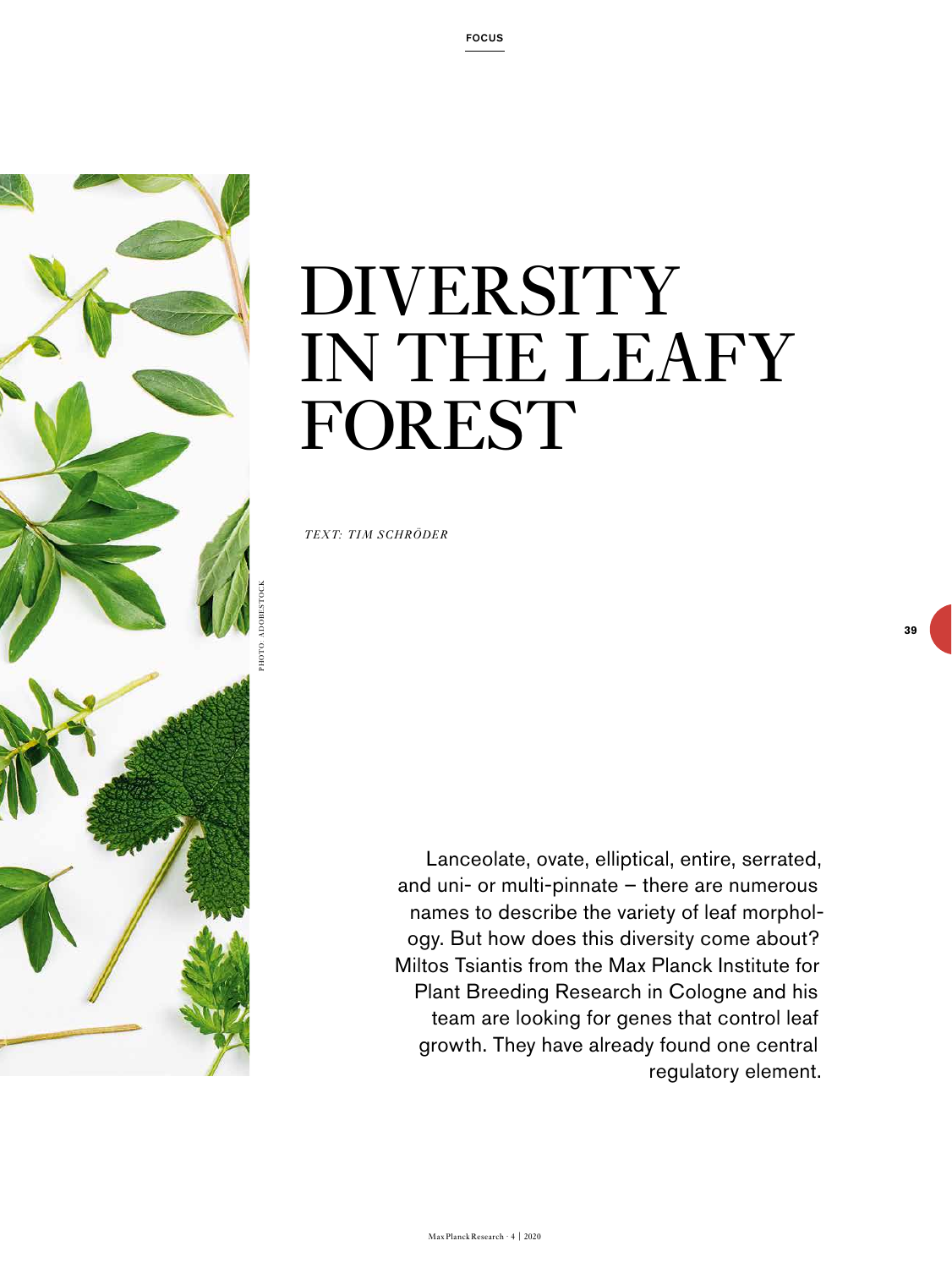**40**



- In botanical guides, the lists of leaf morphology descriptions can fill several pages. These classifications distinguish between simple leaves with continuous leaf surfaces and outlines, and so-called compound leaves, which feature leaf surfaces consisting of separate units called leaflets. The vast range of morphology is well researched, because the shape of a leaf is an important characteristic for the identification of plants and because leaves are the sites of fixing atmospheric carbon into sugars in a process known as photosynthesis. But the origin of different leaf forms and why even leaves of closely related species can look very different remained a mystery until quite recently.
- Together with his team at the Max Planck Institute in Cologne, Miltos Tsiantis is analyzing when and where genes that are important for shape development are switched on and off as a leaf bud slowly takes shape. He's utilizing modern technologies to do so, including advanced microscopy methodologies that allow scientists to zoom deep into leaf tissue and computer models to grow virtual leaves. "We want to find out which genes make leaves of different species look the way they do. Since flowering plants typically have over twenty thousand genes, it's a bit like searching for a needle in a haystack," says Tsiantis. For many years, he has been working with *Arabidopsis thaliana*, which is essentially

the fruit fly for botanists. Thousands of researchers have analyzed the plant's genetic material, metabolism, and development. Many of its genes are therefore relatively well studied.

But studying *Arabidopsis thaliana* alone cannot tell Tsiantis how various leaf forms evolve. For this, he is researching its close relative, *Cardamine hirsuta*, a delicate plant with white flowers that also belongs to the Brassicaceae family and that the Cologne research group has used to develop a model system for comparative studies in plant genes. Although the two plants are closely related, their leaves have different shapes. Those of *Arabidopsis thaliana* resemble round spinach leaves, which have a few delicate serrations at the edge. *Cardamine hirsuta*, on the other hand, has pinnate leaves (i.e., one leaf is divided into several pinnae or leaflets). A larger, roundish leaflet grows at the tip of the petiole with small pinnate leaves on delicate stalks on the left and right below it. Tsiantis cultivates *Cardamine hirsuta* in the greenhouses at the MPI in Cologne, because he needs genetically different individuals for his investigations. To achieve this, he and his team treat the seeds of the plants with the chemical ethyl methanesulfonate. This substance induces point mutations (i.e. damage to the genetic material). "This helps us modify individual genes. However, the muta-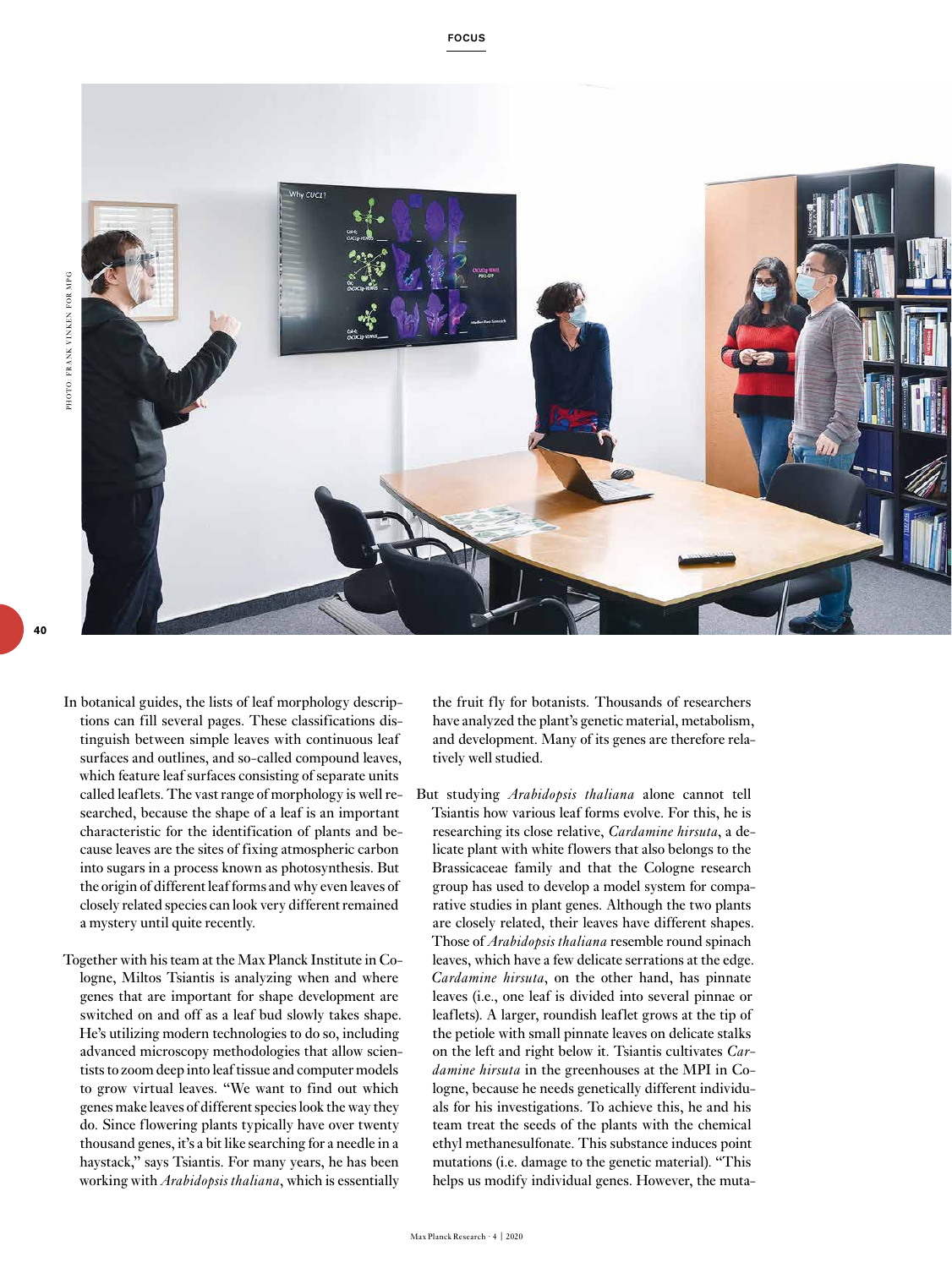

Exchange of ideas during the COVID pandemic: Miltos Tsiantis, Angela Hay, Neha Bhatia, Ziliang Hu, David Wilson-Sanchez und Shanda Liu (from left to right).

tions occur randomly. We can't influence where they occur," says Tsiantis. But if one of the treated plants develops leaves of a different shape, he and his research team can analytically reverse engineer the process to pinpoint which genes have mutated and are thus responsible for the change in shape.

This is how Tsiantis's former student, Huw Jenkins, has cultivated thousands of *Cardamine hirsuta* plants with varying leaf shapes – from curly, parsley-like leaves to elongated ones resembling lavender. Among all the plants, the group discovered one in which the leaves looked familiar – round, with fine indentations at the edges and completely without pinnate leaves. "This *Cardamine hirsuta* plant looked a bit like an *Arabidopsis thaliana* plant," says Angela Hay, who also uses *Cardamine hirsuta* in her studies. A genetic analysis showed that the chemical treatment had altered a DNA segment of *Cardamine hirsuta* that does not occur at all in *Arabidopsis thaliana*. The researchers had thus discovered a gene that was missing in the simple leaves of *Arabidopsis thaliana* but that, when it is damaged, causes *Cardamine hirsuta* to develop simplified leaves as well. These results were further confirmed by using the recent breakthrough technology of genome editing, which allowed the Cologne group to induce targeted mutations in the RCO gene: and again they observed the formation of that same, simple leaf phenotype. That made it clear that this gene controls the shape of the leaf. Because the leaves of



Leaf diversity among crucifers: differently shaped leaves occur not only in different plant species (A) but also in the same plant depending on its age (B). Environmental conditions also influence leaf shape (C).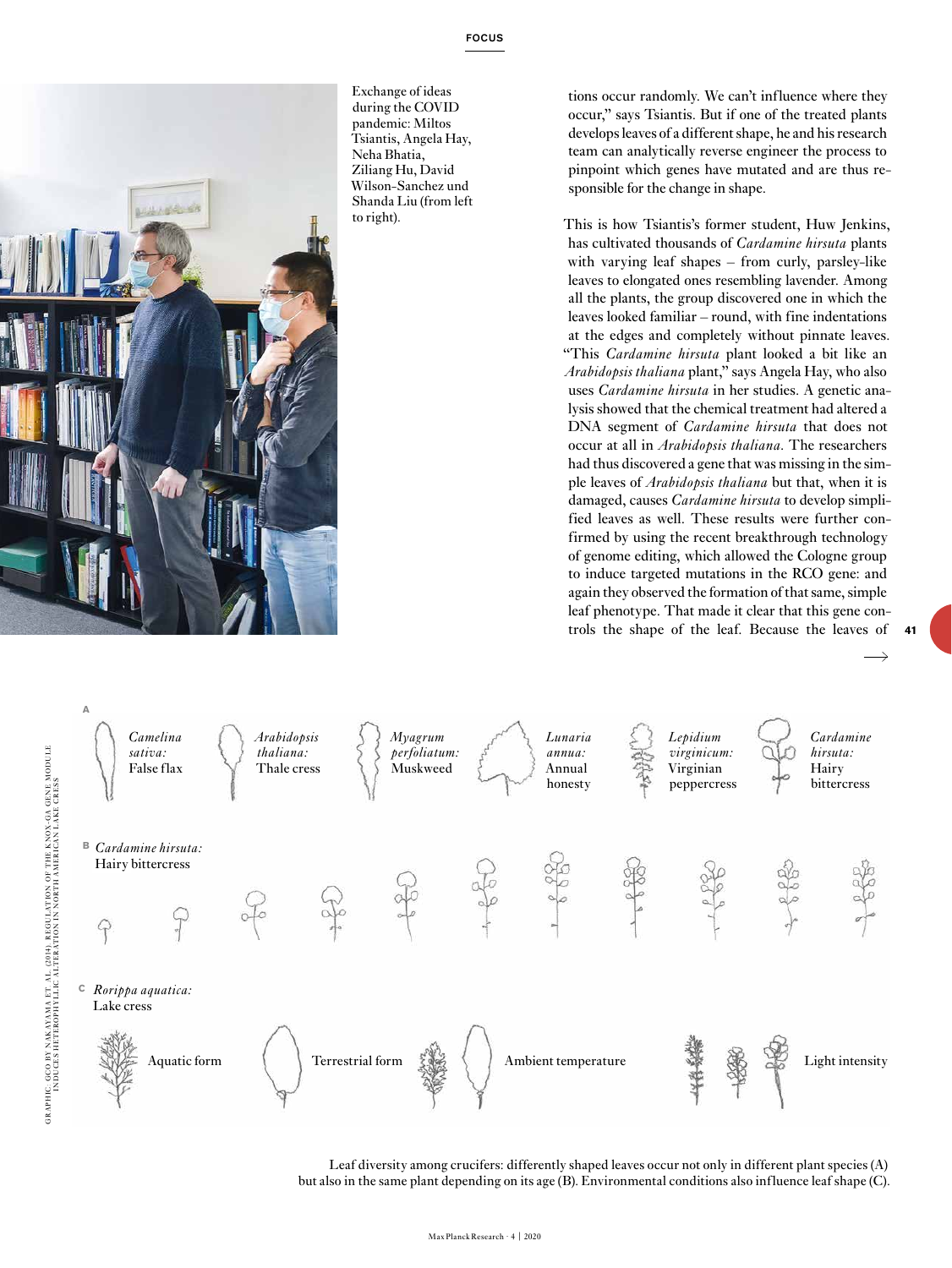

Max Planck Research · 4 | 2020

**42**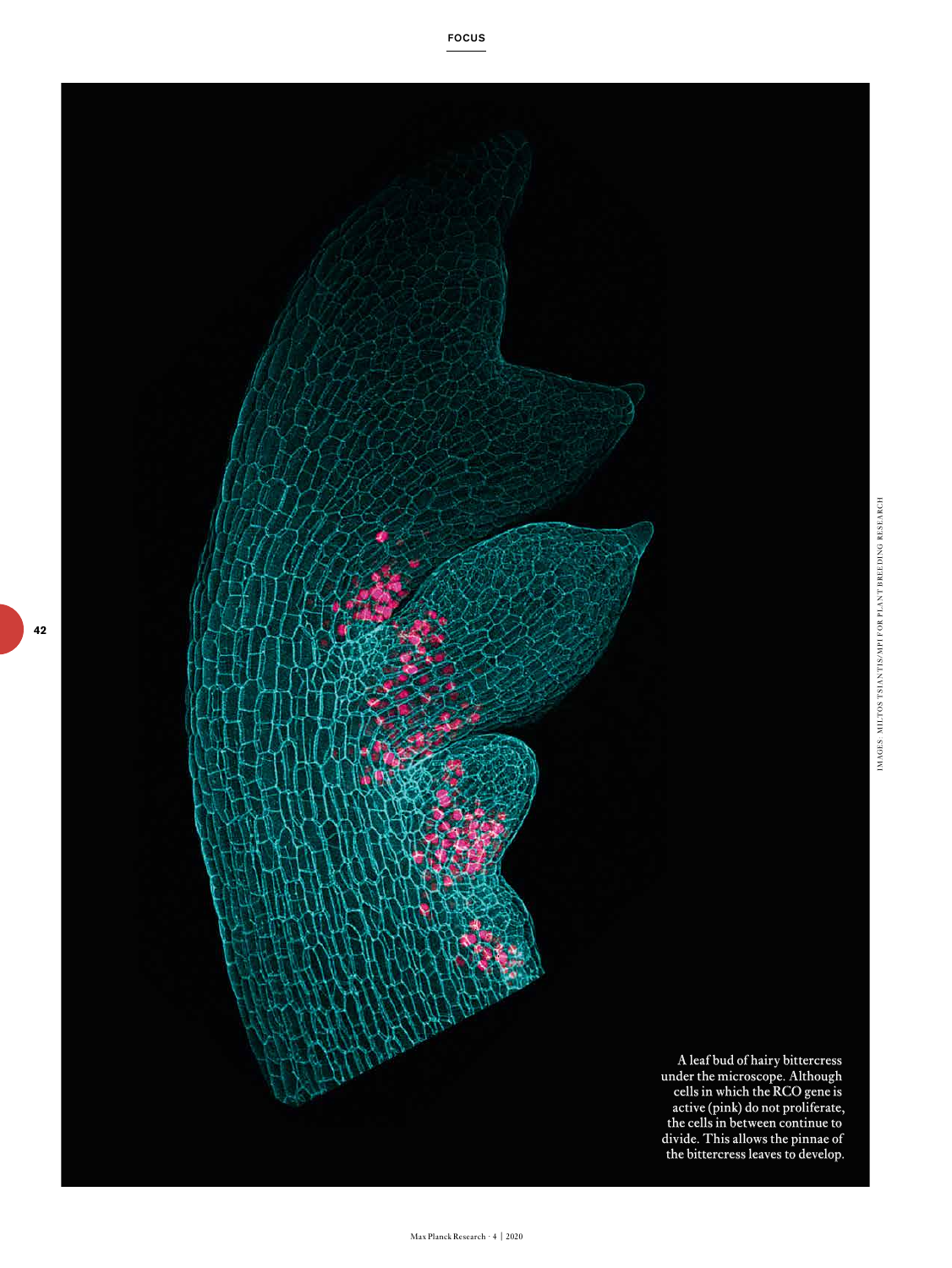Young leaf bud of a genetically modified thale cress (left). The microscopic image shows the contours of the cells that have been made visible with a fluorescent protein. With the help of a computer, the cells of the same bud can be color-coded (right), and the multiplication of individual cells can be investigated.

 $\longrightarrow$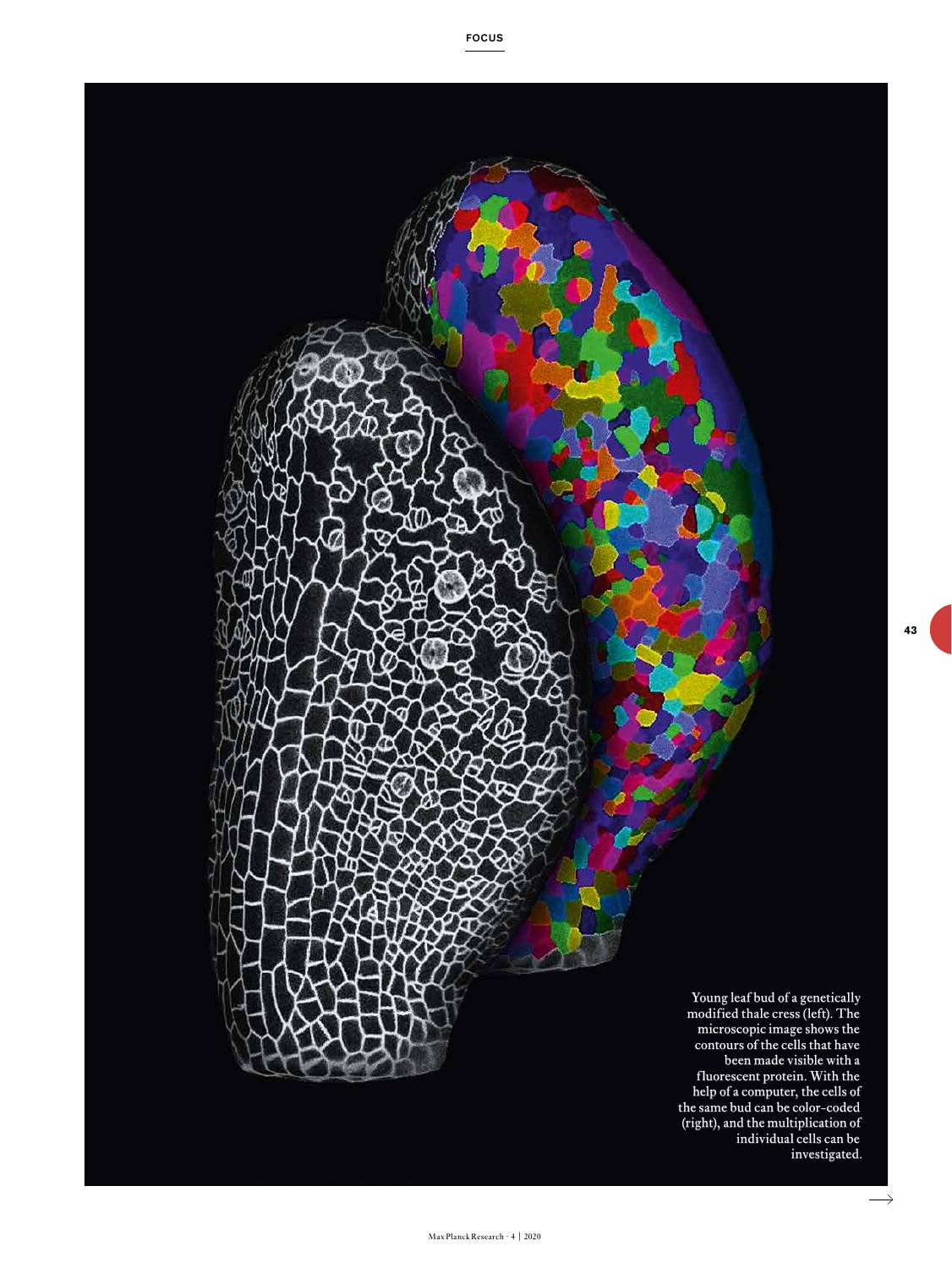*Cardamine hirsuta* have a less complex structure without the gene, the researchers named it "RCO" (Reduced Complexity).

Tsiantis's team then conducted a more detailed analysis of how leaves of *Cardamine hirsuta* develop. Using fluorescent protein labeling, the researchers were able to observe under a microscope that the RCO gene is active at certain places along the leaf edge – specifically, in distinct bands at the base of emerging leaflets. The RCO gene inhibits cell growth at these sites, while the cells in between the RCO bands continue to grow. The

## "The RCO gene is one of our most important discoveries – because it gives us a clear glimpse of how evolution works."

*MILTOS TSIANTIS*

bulges created in this way gradually grow into the distinct leaflets or pinnae. "RCO thus helps the individual leaflets to emerge and grow into separate pinnae, instead of producing a continuous leaf surface," explains Tsiantis.

Thus, if the RCO gene is a pivotal gene in the evolution of leaf shapes, then an *Arabidopsis thaliana* with an artificially transferred RCO gene should also develop pinnate leaves. And indeed: an *Arabidopsis thaliana* plant modified to contain the RCO gene has roundish leaves with clearly visible protrusions. Although the plants do not grow pinnate leaves on stems, the resemblance to *Cardamine hirsuta* is truly astonishing. "The results of these experiments caused some excitement in the scientific community, because it is very rare for a single gene to influence the differences between plant species to such an extent," says Tsiantis. "Actually, we expected that the minor, respective effects of a large number of genes would work together to cause evolutionary changes in such fundamental traits." So, together with Donovan Bailey from the New Mexico State University, Tsiantis then began studying the phylogeny of Brassicaceae in order to find the origin of the gene. Apparently, the Brassicaceae family did not originally possess an RCO gene. Consequently, species of Brassicaceae that are developmentally similar to

ancient members of the family have simple leaves. When RCO emerged from a gene duplication event during the course of evolution, species such as *Cardamine hirsuta* or *Arabidopsis lyrata* (which is even more closely related to *Arabidopsis thaliana)* were able to form deeply indented or compound leaves. The gene was lost later in the phylogenetic history, so that *Arabidopsis thaliana* was able to form simple leaves. Since the discovery of the RCO gene, Miltos Tsiantis, and his team have been studying the regulation of leaf

growth even more closely. Although Tsiantis's work is basic research, his findings could certainly have practical relevance, for example in agriculture. "In light of climate change, knowledge about the development of different leaf forms could become increasingly important and contribute to the environmentally sustainable cultivation of higher-yielding plants," says Tsiantis. When Miltos Tsiantis moved from Oxford to Cologne in 2013, he was able to readily acquire state-of-the-art microscopes. They make individual cells visible to Neha Bhatia, a post-doctoral scientist in the group. With great dexterity, she first removes the mature leaves of the seedlings, and then places the tiny plant under the microscope. This allows her to observe the newly formed leaves which can be as small as a few micrometers long. Then she switches on the screen, focuses the microscope and suddenly the cells marked with fluorescent proteins begin to glow. "We can now mark several genes simultaneously with different colors and see where in the leaf they are currently active," explains Bhatia.

In the meantime, the researchers have also discovered that a previously discovered gene called the STM gene acts together with RCO to initiate leaflet formation. While RCO inhibits leaf growth, STM causes cells to continue growing. Nor-

mally, cells no longer divide when they specialize. However, when STM is active, the cells can continue to multiply so that the leaf grows wider at this point. If RCO and STM are active at the same time, broad bulges form at the edge of the leaf. "When we activate both genes in the *Arabidopsis thaliana* leaves, the leaves formed by these genetically modified plants look like those of *Cardamine hirsuta*," says Tsiantis. This experiment shows that, by having an in-depth understanding of how plants differ from one another in their specific characteristics, we might then also use that understanding to modify the traits of crop plants as well. However, the shape of a leaf is not determined

## SUMMARY

Developing *Cardamine hirsuta* as a model system for studying plant biology helped the scientists make new discoveries about how plants develop and diversify. For example, the 'RCO gene' is active in some species and not others, and it plays a significant role in determining the shape of a leaf.

RCO is active in the cells located at regular intervals along the edge of the leaf. It prevents those cells from growing.

STM is another important gene that is active in leaves of some species but not others. STM is active more broadly in the leaf than RCO and it allows prolonged proliferation of leaf cells. This feature, together with the more local growth repressive action of RCO, allows small bulges at the leaf margin to eventually grow into separate leaflets.